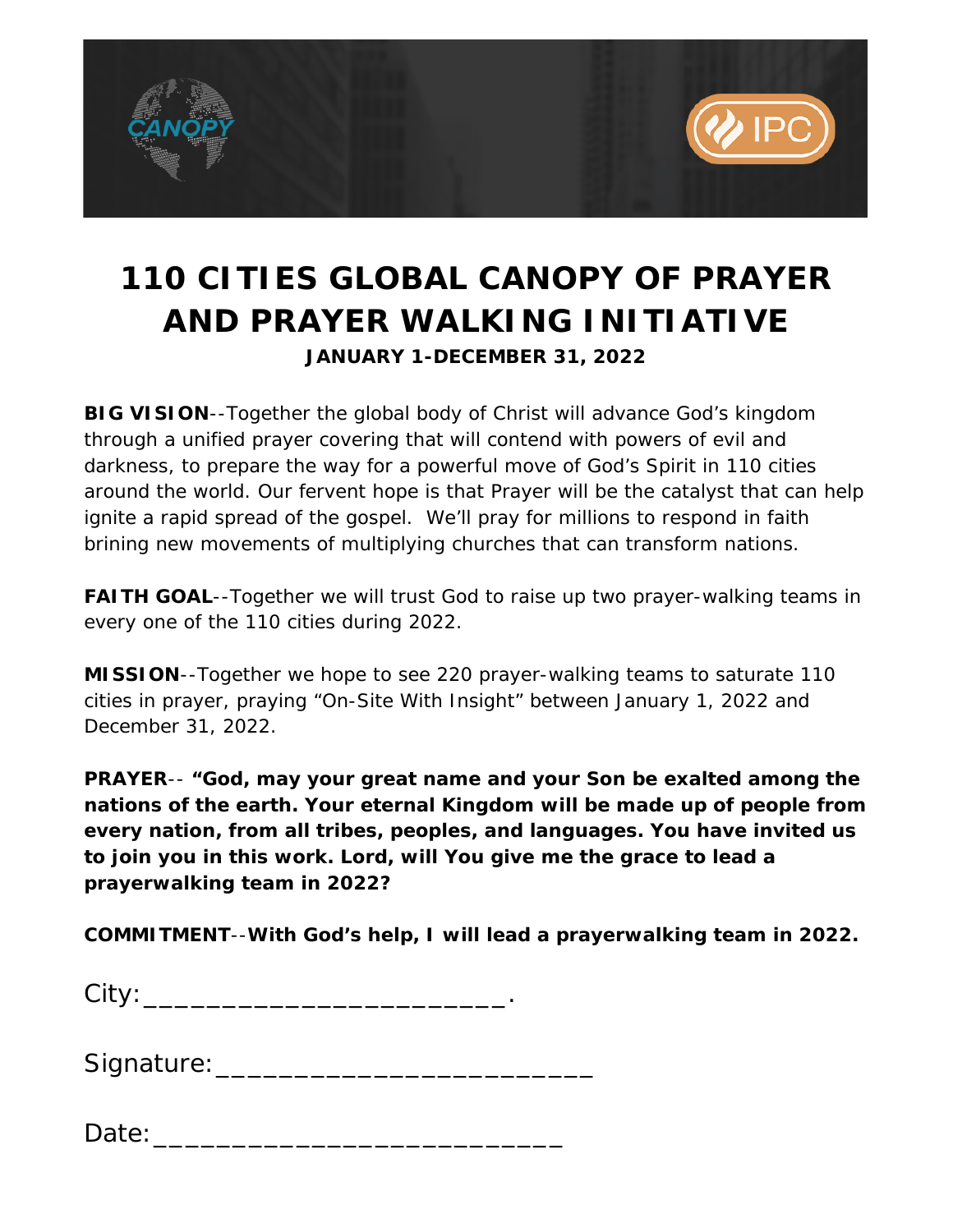# **PRAYER-WALK TEMPLATE**

## **BUILDING YOUR PRAYER TEAM**

- Ask God to raise up believers who walk with Jesus in their daily lives.
- Share the opportunity as the Holy Spirit leads you.
- Challenge committed believers to join the prayerwalking team.
- Look for believers who: spend consistent time spent in the word and prayer, obey Christ's teachings, get along with others, respect authority, demonstrate the fruit of the Spirit.
- Ask individuals to pray about their decision before making a commitment to join the team.
- Discuss with potential team members possible dates and costs of travel.
- Ask God to give you a co-leader who can help with planning and details.

## **TRAINING YOUR PRAYER TEAM**

- **1. COMMUNICATION**:
- Determine the best way to communicate with your team members.
- Clearly define the vision and mission to the entire team.
- Meet together ahead of the prayer walk if possible.
- Make sure each team member understands the commitment they are making to team unity.
- Discuss basic travel protocol and security issues relevant to the destination city, including security issues related to phones, computers, and other devices.
- Go over team expectations--define boundaries and areas of freedom.

## **2. TEAM MEMBER RESPONSIBILITIES**

- Each team member commits to brotherly love and unity.
- Each member builds a personal prayer team of two to three people who will pray with and for the team during the prayer journey.
- Each team member is responsible to complete any reading assignments prior to the trip.
- Team members may be asked to help coordinate aspects of the trip like travel, logistics, meals.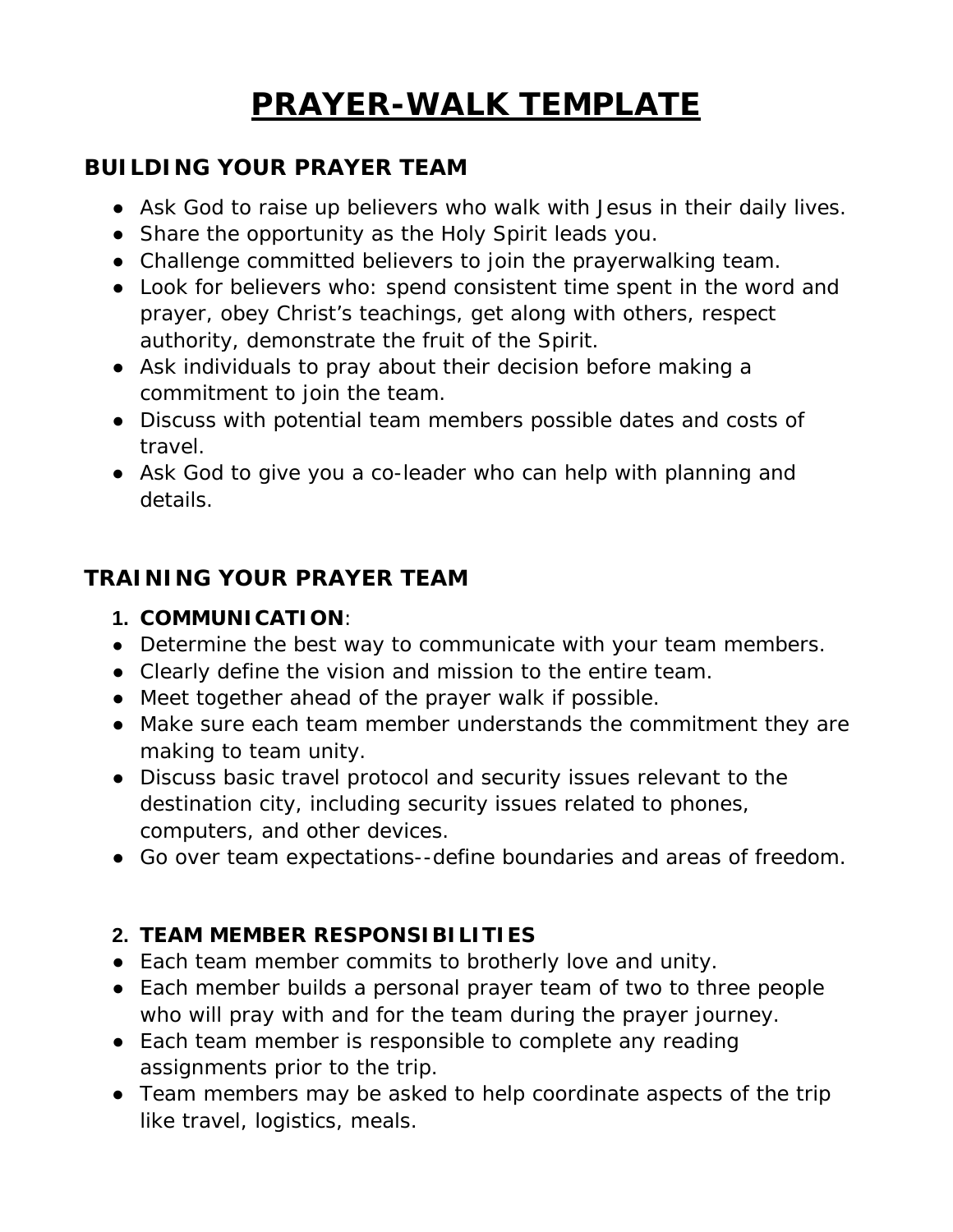- Assign a team member to keep a journal during the trip to record insights, stories and the best prayers that can be used to write a final report.
- **3. TRAINING MATERIALS/SUGGESTED READING (to be completed before prayer walk)**
- Vision casting video by Jason Hubbard
- Short teaching by global prayer leaders
- Team leader selects a passage of scripture and key verses for the team to read or memorize before the onsite prayer walk.
- Ask team members to study *Appendices A and B.*

# **4. WHERE TO PRAY**

- Ask that God would give wisdom in the planning of how to saturate the city in prayer.
- Identify highpoints and strongholds--city centers, city gates, parks, places of worship, key neighborhoods, sites of historical injustice, government buildings, New Age/occult bookstores, refugee camps, and schools.
- Map key places to pray during the prayer walk.
- Utilize research provided about the city or from an Internet search.
- Divide the city into districts or quadrants and make a list of key prayer sites in that area.
- Pray around the circumference of the city.
- Have four sub-teams pray from the four compass points into the city center, share discernment, then pray for the city center together.
- Ask that God would give wisdom in the planning of how to saturate the city in prayer.

# **5. HOW TO PRAY**

- Pray *On Site With Insight* (*Appendix A—Prayer-Walking Guide*)
- Pray the Bible (*Appendix B--Spiritual Warfare Principles and Prayer-Walking Verses*)
- Pray with Informed Intercession (known research/data). Team Leader provides research to the prayer team about the city.
- Pray as a Watchman and declarative Spiritual Warfare Prayers *(Appendix B)*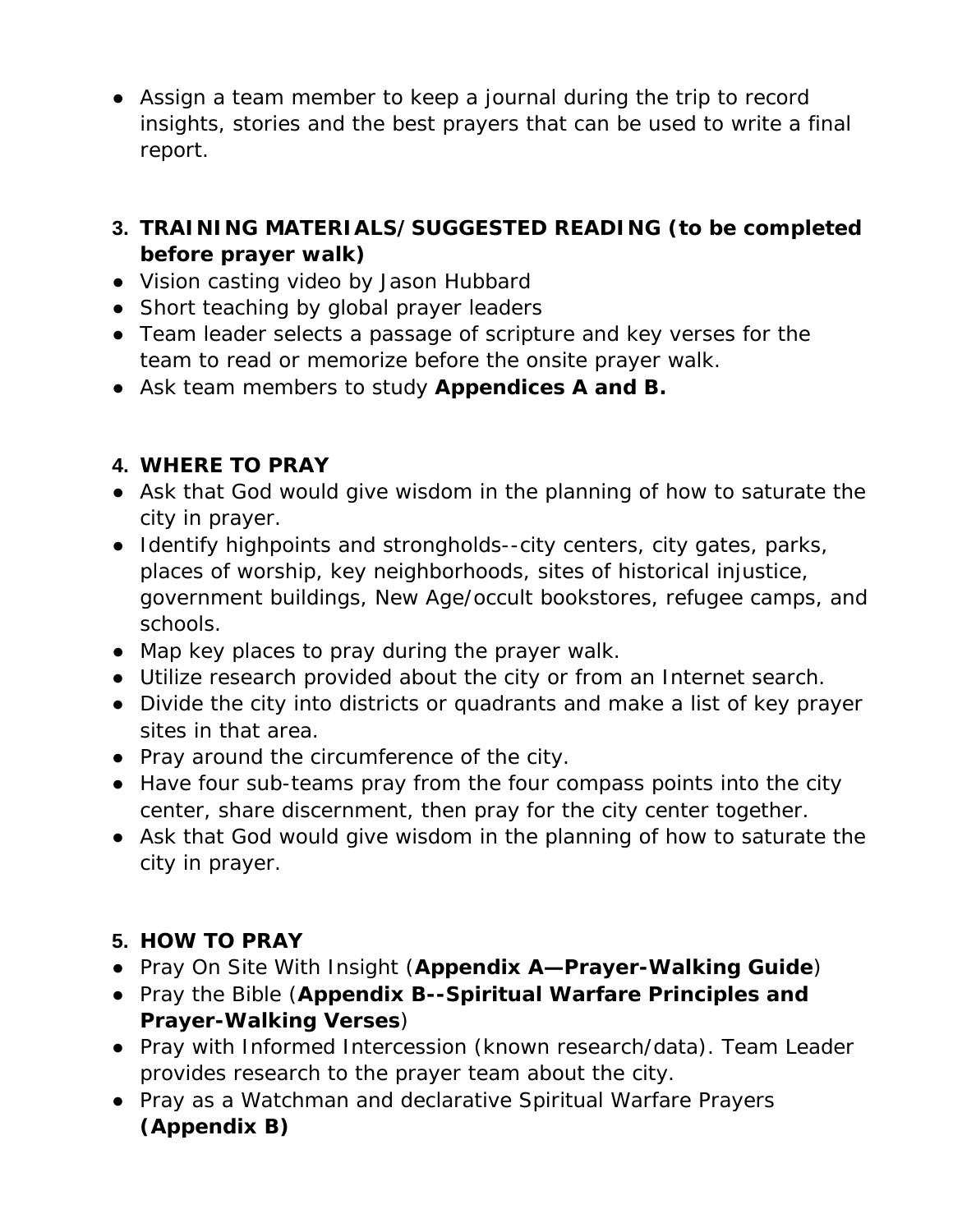# **SUGGESTED ITINERARY FOR PRAYER WALK**

# **Day One**

- Travel Day
- Team dinner, orientation and heart preparation.
- Pray for one another. Share and bear one another's burdens.

# **Day Two through Day Six (may vary per team)**

- Morning Scripture focus, prayer, worship.
- Vision casting--Share again about the 110 cities prayer initiative and the importance of each prayer walking team.
- Prayerwalk predetermined areas of the city.
- Consider incorporating fasting into the schedule.
- Team time each evening to share about what team members experienced.
- End day with praise and worship.

# **Day Six or Seven**

- Team debrief and celebration.
- Pray for other prayer walking teams who will be traveling to other cities and for a global outpouring of the Holy Spirit. Commit to continuing to pray throughout 2022.
- Travel home.

# **One Week After Prayer Walk**

- Team Leader sends a report to Jason Hubbard, [jason.hubbard@ipcprayer.org](mailto:jason.hubbard@ipcprayer.org)
- Glean and report any immediate, measurable results to prayer
- Stay in touch with team members as you are able.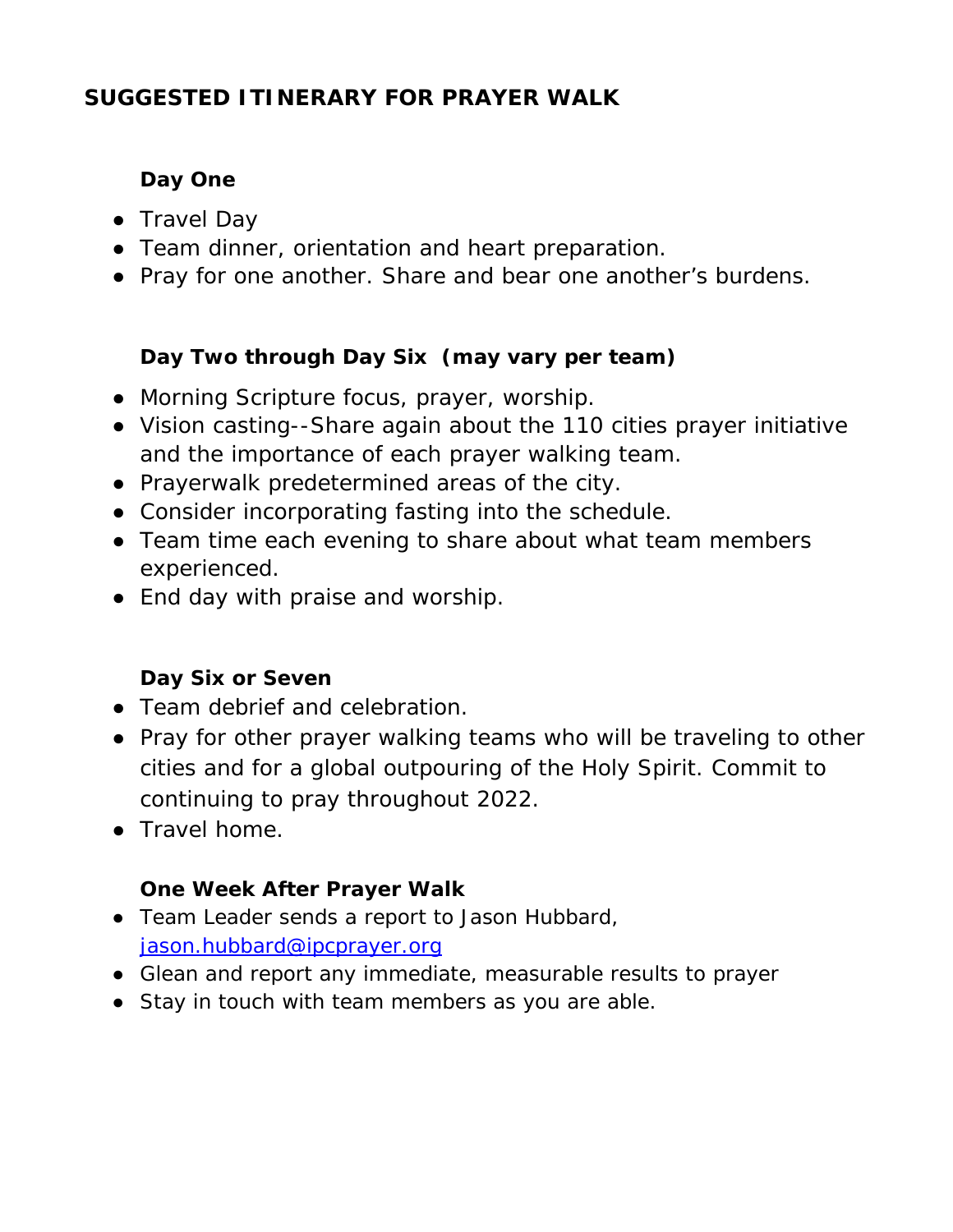# **Appendix A--PRAYER WALKING GUIDE**

*110 CITIES INITIATIVE, JAN-DEC 2022*

*"and take the sword of the Spirit, which is the word of God, praying at all times in the Spirit, with all types of prayers and requests"* (Eph. 6:17b- 18a).

*"Be sure God is addressed, and people are blessed" - Steve Hawthorne*

**PRAYER WALKING** is simply praying on-site with insight (observation) and inspiration (revelation). It is a form of prayer that is visible, verbal and mobile. Its usefulness is two-fold: to gain spiritual insight and to release the power of God's Word and Spirit in specific places, and for particular people.

# **EXEY FOCUS(es)**

WALKING in pairs or triplets, to be more discrete. Small groups allows more people to pray.

WORSHIPPING through extolling God's names and nature.

WATCHING for outward clues (data from places and faces) and inward cues (discernment from the Lord).

## **HEART PREPARATION**

COMMIT your walk to the Lord, ask the Spirit to guide. COVER yourselves with divine protection (Ps. 91). CONNECT with the Holy Spirit (Ro. 8:26, 27).

## **DURING YOUR PRAYER WALK**

MIX and MINGLE conversation with praise and praying. EXTOL and BLESS the Lord when you begin and throughout your walk. PRAY SCRIPTURE to unite and focus your praying on God's purpose. ASK the Holy Spirit to direct your steps. WALK the streets, cover the ground in prayer. ENTER and PRAY through public buildings with care. LINGER and LISTEN for God's Spirit. Offer to pray for people as the Lord leads and with their permission.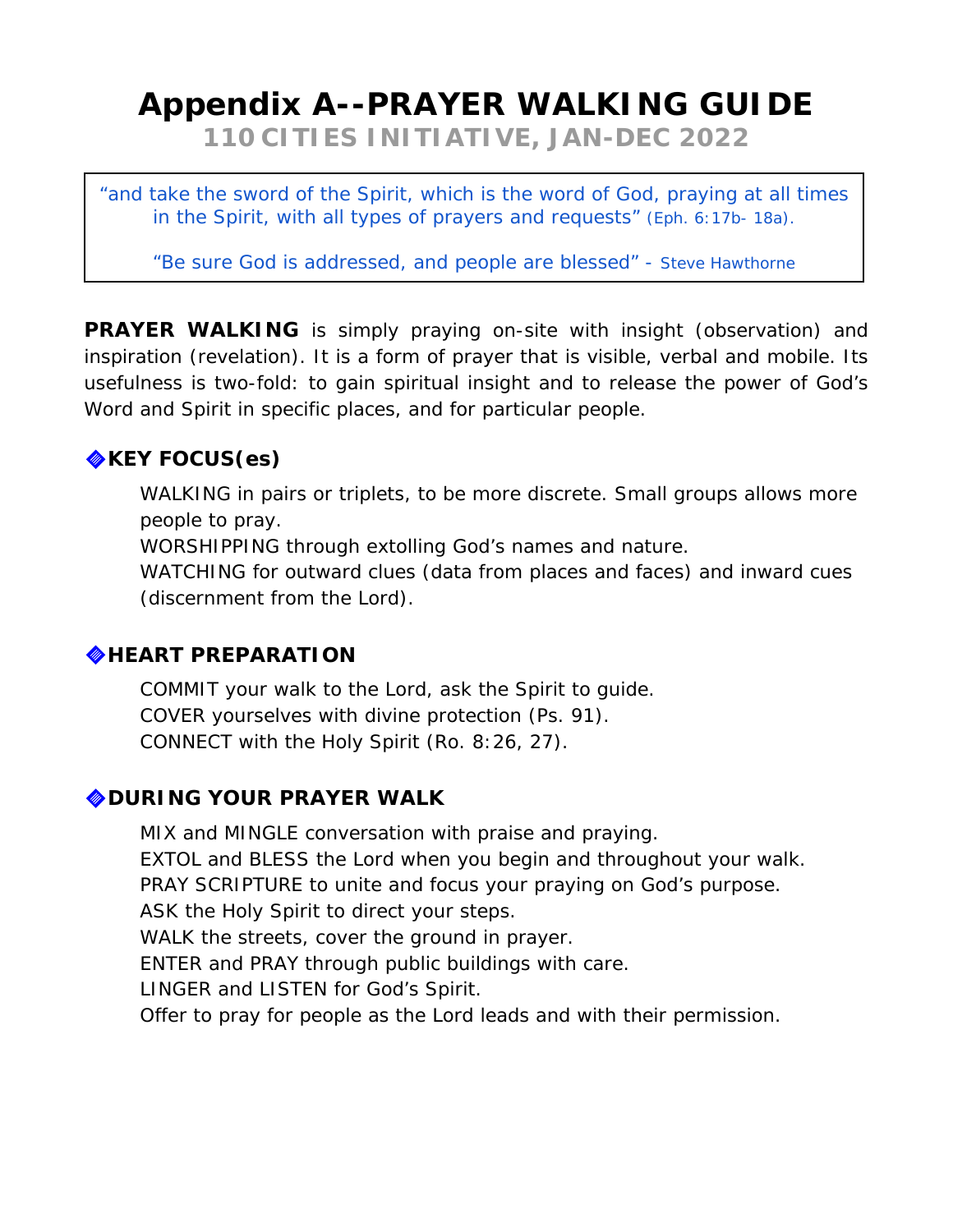## **AFTER YOUR PRAYER WALK**

WHAT did we observe or experience? SHARE any surprise "divine appointments" or insights. DISCERN together two or three prayer points and close with corporate prayer.

# **APPENDIX B--SPIRITUAL WARFARE PRINCIPLES AND PRAYER WALKING VERSES**

*"Continue steadfastly in prayer, being watchful in it with thanksgiving. At the same time, pray also for us, that God may open to us a door for the word, to declare the mystery of Christ, on account of which I am in prison that I may make it clear, which is how I ought to speak." Colossians 4:2–4* 

## **PRAYING TOGETHER AS "WATCHMEN" OVER 110 CITIES**

### **ASPECTS OF WATCHMAN PRAYER**

**PROPHETIC INTERCESSION** is waiting before God in order to hear or receive His burden (a word, concern, warning, condition, vision, promise), and then responding back to God with prayerful petition what you hear or see by revelation. This revelation must be tested and confirmed by God's written Word and others on your prayer team. We only see in part, but the Holy Spirit will help us pray according to God's will for specific people, places, times, and situations (Romans 8). Let's Pray 'in the Spirit' listening to his prompting, waiting on him for revelation and being led by him, praying 'according to his will'.

#### **BREAKTHROUGH PRAYER – Engaging in Intercessory Warfare Prayer**

Spiritual warfare is real. Satan is mentioned over 50 times in the New Testament. In a city, region, or mission field, where Kingdom workers labor in proclaiming and demonstrating the gospel, make disciples, engage in transformational prayer, and work together for Kingdom impact, the enemy will press back.

Scripture is clear that Jesus delegated authority to his disciples to act as His ambassadors and to do the works of ministry he did. This included authority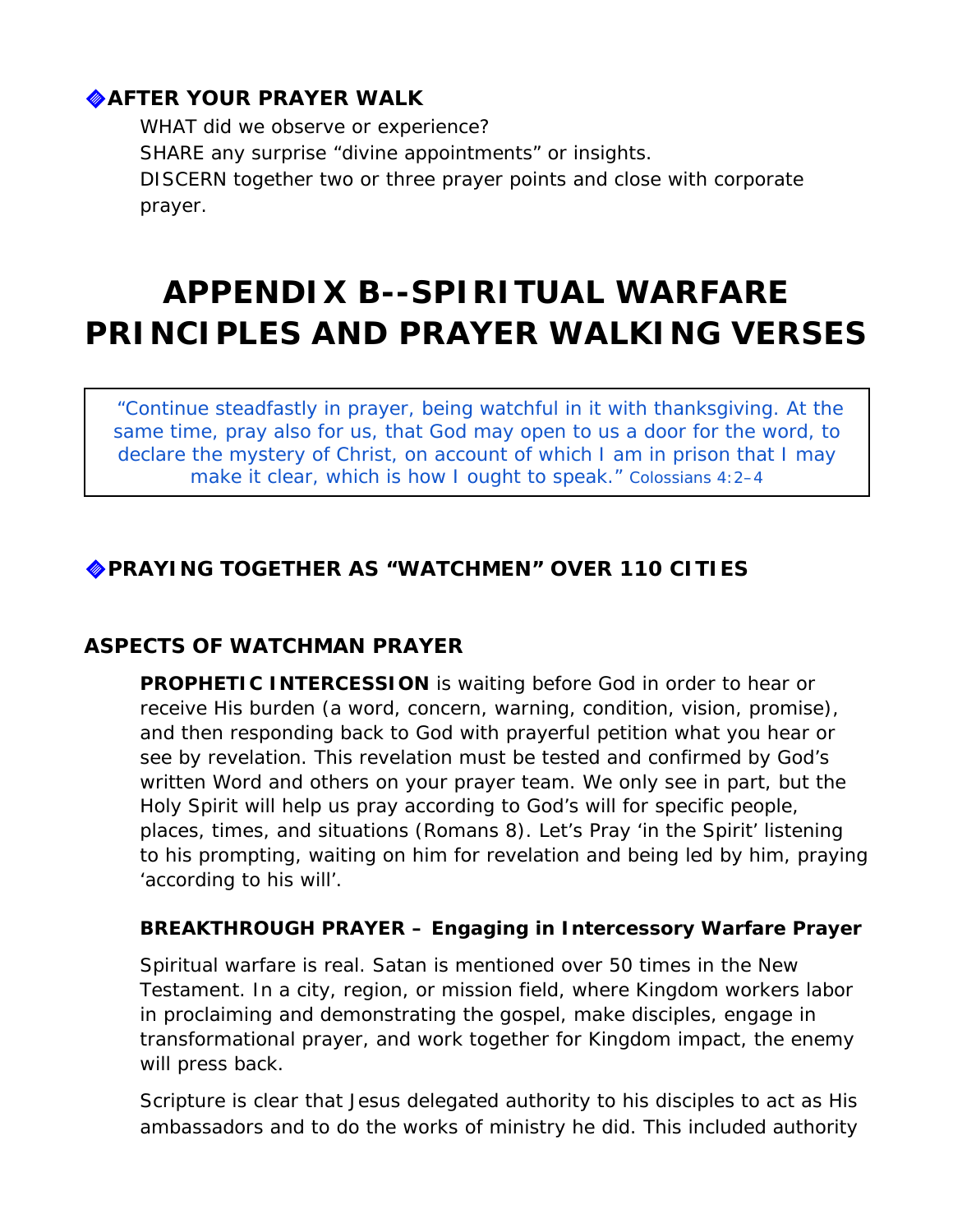over all the 'power of the enemy,' (Luke 10:19), authority to act on matters of church discipline (Matt. 18:15-20), authority to be ambassadors of reconciliation in evangelism and discipleship (Matt. 28:19, 2 Cor. 5:18-20) and authority in teaching gospel truth (Titus 2:15).

- $\triangleright$  We clearly have authority to expose and cast out demons from unbelievers who are hearing and receiving the gospel. We must petition God in prayer to remove the blindness that the god of this age has blinded the minds of the unbelievers (2 Cor. 4:4-6).
- $\triangleright$  We clearly have authority to discern and deal with enemy assaults on the church, congregations, missions organizations, etc.
- $\triangleright$  When dealing with high level principalities and powers, we appeal in prayer to Jesus to exercise his authority over His enemies in the heavenly spheres. Intercessory prayer warfare is an approach to God, appealing to his authority over all evil on behalf of my family, congregation, city or nation.
- $\triangleright$  Psalm 35:1 (ESV), "Contend, O Lord, with those who contend with me; fight against those who fight against me!"
- $\geq$  Jeremiah 10:6–7 (NKJV), "Inasmuch as there is none like You, O Lord (You are great, and Your name is great in might), Who would not fear You, O King of the nations? For this is Your rightful due. For among all the wise men of the nations, And in all their kingdoms, There is none like You."

We ask God to bind, and forbid the principalities and powers over a city, a geographic territory or region that are resisting gospel advance, pulling down strongholds of the enemy, based on his cross and shed blood, his resurrection over death, and his exaltation to the right hand of the Father. We pray the plans and purposes of God with faith based on the power of his Name, and the authority of his written Word!

According to Psalm 110, everything in heaven and earth is to come under his feet; under his everlasting dominion! We have a responsibility as the one body of Christ in a particular city to legislate and govern God's active rule and reign helping to change the spiritual atmosphere over the city that God has assigned us to!

We do not taunt or mock the enemy, but rather as co-heirs and co-rulers with Christ, seated with him in heavenly places, we assert the authority of the King over the fallen powers and over the effects they exert on people.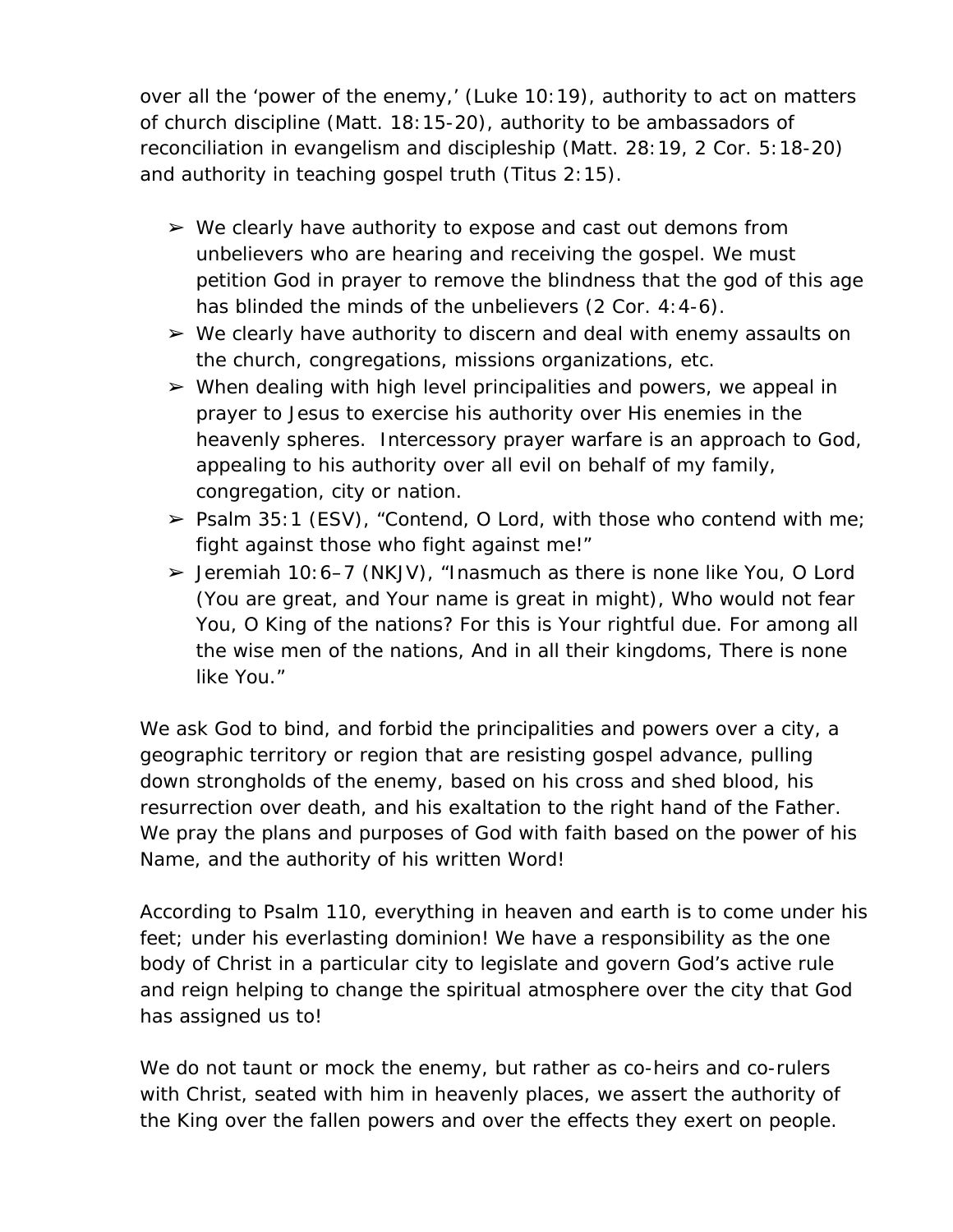- $\geq$  Jude 9 (NKJV), "Yet Michael the archangel, in contending with the devil, when he disputed about the body of Moses, dared not bring against him a reviling accusation, but said, "The Lord rebuke you!"
- $\geq$  2 Corinthians 10:4–5 (NKJV), "For the weapons of our warfare are not carnal but mighty in God for pulling down strongholds, 5 casting down arguments and every high thing that exalts itself against the knowledge of God."

According to Ephesians 6:10-20, we 'wrestle' against principalities, and powers. This implies close contact. We must take our stand and put on the full armor of God. Our stand is based solely on his work and righteousness in the gospel. In the original text, 'praying' is linked to each piece of the armor. For instance, 'put on the breastplate of righteousness, praying,' take up the shield of faith, praying,' etc. And our greatest weapon is the word of God, the sword of the Spirit. We wield God's word through prayer!

*"And take the sword of the Spirit, which is the word of God; 18 praying always*  with all prayer and supplication in the Spirit, being watchful to this end with all *perseverance and supplication for all the saints—and for me, that utterance may be given to me, that I may open my mouth boldly to make known the mystery of the gospel" Ephesians 6:17–19 (NKJV)*

*"Then Jesus said to him, "Away with you, Satan! For it is written, 'You shall worship the LORD your God, and Him only you shall serve.' " Matthew 4:10 (NKJV)*

# **WIELDING GOD'S WORD IN PRAYER OVER EVERY CITY**

### **PRAY THE LORD'S PRAYER OVER EVERY CITY. (MATTHEW 6:9-10)**

- $\triangleright$  May the Father's name and reputation be praised, and treasured in each city on earth as it is in heaven. May his name be revealed that it might be received and revered!
- ➢ May God Act as King in every sphere of society in every city Kingdom Come!
- $\triangleright$  May God's will be done, his good pleasure be fulfilled in each city as it is in heaven!
- $\triangleright$  Be our provider petitioning for specific needs in the city (daily bread).
- $\triangleright$  Forgive us and those who have sinned against us.
- $\geq$  Lead us and Deliver us from the evil one!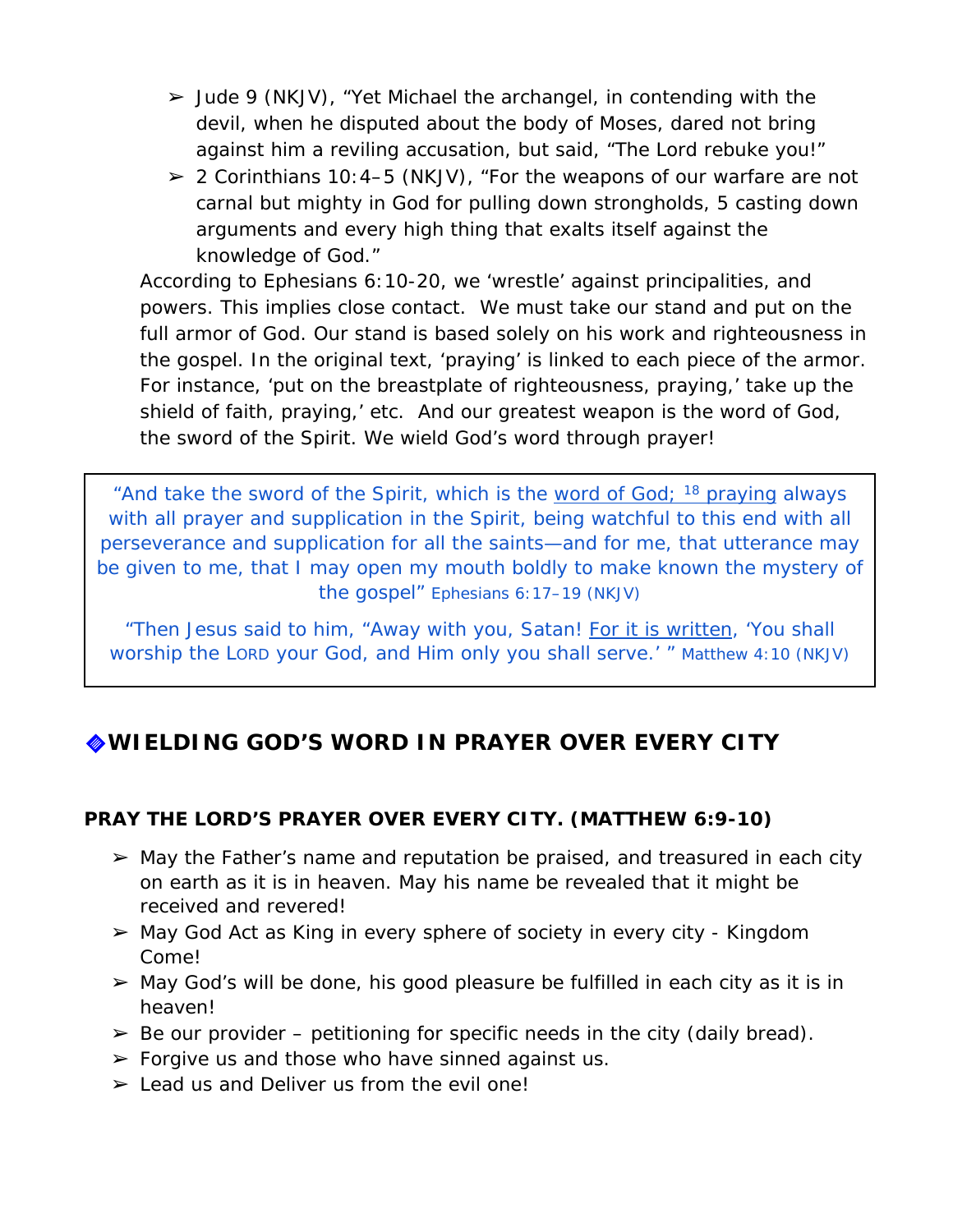#### **DECLARE AND PRAY FOR THE SUPREMACY OF CHRIST OVER EVERY CITY!**

- ➢ Psalm 110 (NKJV), "The Lord said to my Lord, 'Sit at My right hand, Till I make Your enemies Your footstool.' The Lord shall send the rod of Your strength out of Zion. Rule in the midst of Your enemies! Your people *shall be* volunteers In the day of Your power; In the beauties of holiness, from the womb of the morning, You have the dew of Your youth."
- $\triangleright$  Psalm 24:1 (NKJV). "The earth is the Lord's, and all its fullness, The world and those who dwell therein."
- $\geq$  Habakkuk 2:14 (NKJV), "For the earth will be filled with the knowledge of the glory of the Lord, As the waters cover the sea."
- $\triangleright$  Malachi 1:11 (NKJV), "For from the rising of the sun, even to its going down, My name shall be great among the Gentiles; In every place incense shall be offered to My name, And a pure offering; For My name shall be great among the nations," Says the Lord of hosts."
- $\ge$  Psalm 22:27 (NKJV), "All the ends of the world shall remember and turn to the Lord, And all the families of the nations shall worship before You."
- $\ge$  Psalm 67 (NKJV), "God be merciful to us and bless us, And cause His face to shine upon us, Selah. That Your way may be known on earth, Your salvation among all nations. Let the peoples praise You, O God; Let all the peoples praise You. Oh, let the nations be glad and sing for joy! For You shall judge the people righteously, And govern the nations on earth. Selah. Let the peoples praise You, O God; Let all the peoples praise You. Then the earth shall yield her increase; God, our own God, shall bless us. God shall bless us, And all the ends of the earth shall fear Him."
- $\triangleright$  Matthew 28:18 (NKJV), "And Jesus came and spoke to them, saying, "All authority has been given to Me in heaven and on earth."
- $\geq$  Daniel 7:13–14 (NKJV), "And behold, One like the Son of Man, Coming with the clouds of heaven! He came to the Ancient of Days, And they brought Him near before Him. Then to Him was given dominion and glory and a kingdom, That all peoples, nations, and languages should serve Him. His dominion is an everlasting dominion, Which shall not pass away, And His kingdom the one Which shall not be destroyed."
- $\triangleright$  Revelation 5:12 (NKJV), "Worthy is the Lamb who was slain to receive power and riches and wisdom, and strength and honor and glory and blessing!"
- $\geq$  Colossians 1:15–18 (NKJV), "He is the image of the invisible God, the firstborn over all creation. For by Him all things were created that are in heaven and that are on earth, visible and invisible, whether thrones or dominions or principalities or powers. All things were created through Him and for Him. And He is before all things, and in Him all things consist. And He is the head of the body, the church, who is the beginning, the firstborn from the dead, that in all things He may have the preeminence."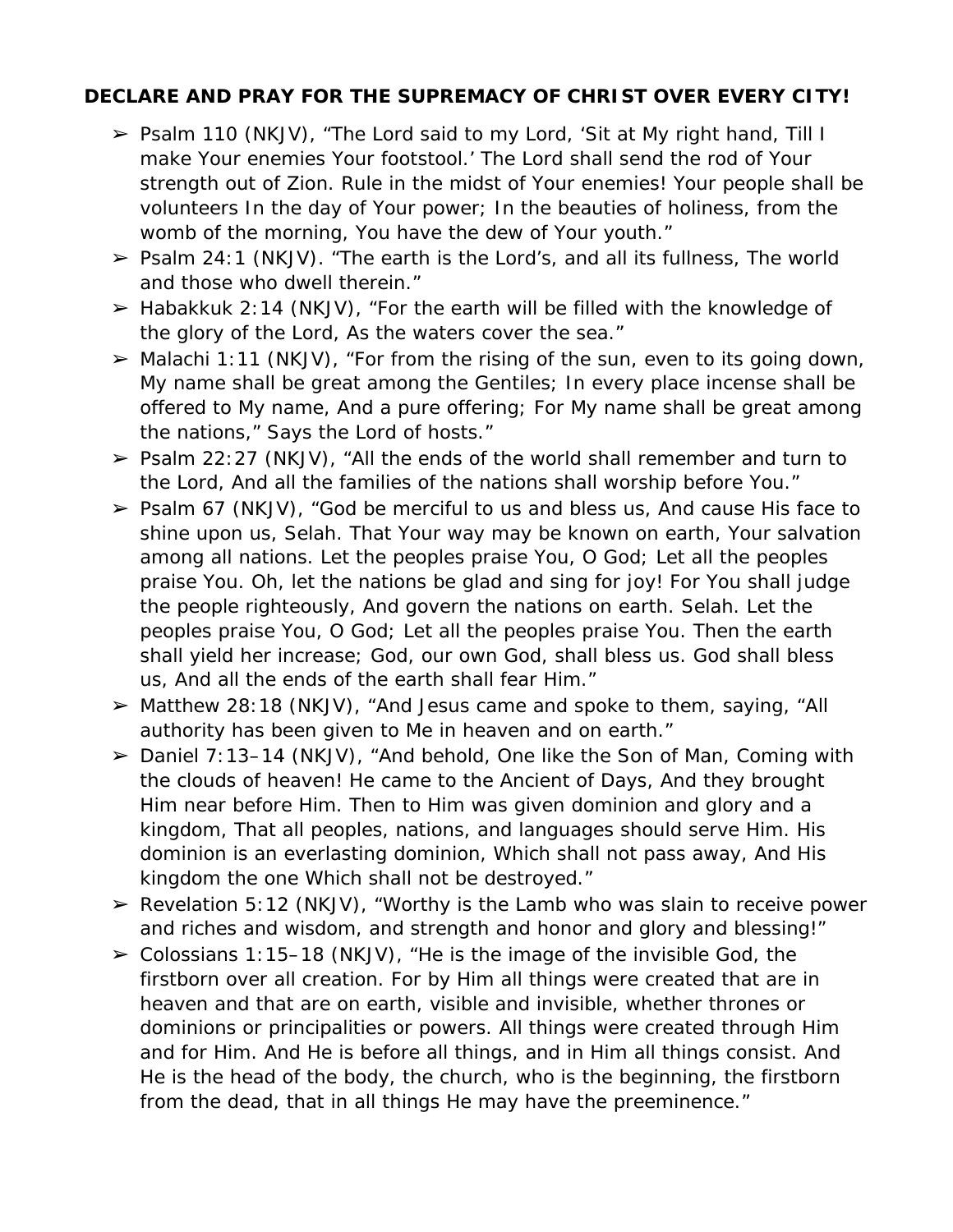#### **PRAY FOR GOD'S KINGDOM TO COME IN EVERY CITY!**

- $\triangleright$  Matthew 6:9-10 (NKJV), "In this manner, therefore, pray: Our Father in heaven, Hallowed be Your name. Your kingdom come. Your will be done on earth as *it is* in heaven."
- $\triangleright$  Revelation 1:5 (NKJV), "and from Jesus Christ, the faithful witness, the firstborn from the dead, and the ruler over the kings of the earth."
- $\ge$  Jeremiah 29:7 (ESV), "But seek the welfare of the city where I have sent you into exile, and pray to the Lord on its behalf, for in its welfare you will find your welfare."
- $\ge$  Isaiah 9:2, 6-7, "The people who walked in darkness have seen a great light; Those who dwelt in the land of the shadow of death, Upon them a light has shined…For unto us a Child is born, Unto us a Son is given; And the government will be upon His shoulder. And His name will be called Wonderful, Counselor, Mighty God, Everlasting Father, Prince of Peace. Of the increase of His government and peace there will be no end, Upon the throne of David and over His kingdom, To order it and establish it with judgment and justice From that time forward, even forever. The zeal of the Lord of hosts will perform this."

### **ASK GOD TO POUR OUT HIS SPIRIT OVER EVERY CITY AND BRING CONVICTION OF SIN!**

- $\ge$  Acts 2:16–17 (NKJV), "But this is what was spoken by the prophet Joel: 'And it shall come to pass in the last days, says God, That I will pour out of My Spirit on all flesh.'"
- ➢ Isaiah 64:1–2 (NKJV), "Oh, that You would rend the heavens! That You would come down! That the mountains might shake at Your presence— As fire burns brushwood, As fire causes water to boil— To make Your name known to Your adversaries, That the nations may tremble at Your presence!"
- ➢ Psalm 144:5–8 (ESV), "Bow your heavens, O Lord, and come down! Touch the mountains so that they smoke! Flash forth the lightning and scatter your enemies, send out your arrows and rout them! Stretch out your hand from on high; rescue me and deliver me from the many waters, from the hand of foreigners, whose mouths speak lies and whose right hand is a right hand of falsehood."
- $\ge$  John 16:8–11 (NKJV), "And when He has come, He will convict the world of sin, and of righteousness, and of judgment: of sin, because they do not believe in Me; of righteousness, because I go to My Father and you see Me no more; of judgment, because the ruler of this world is judged."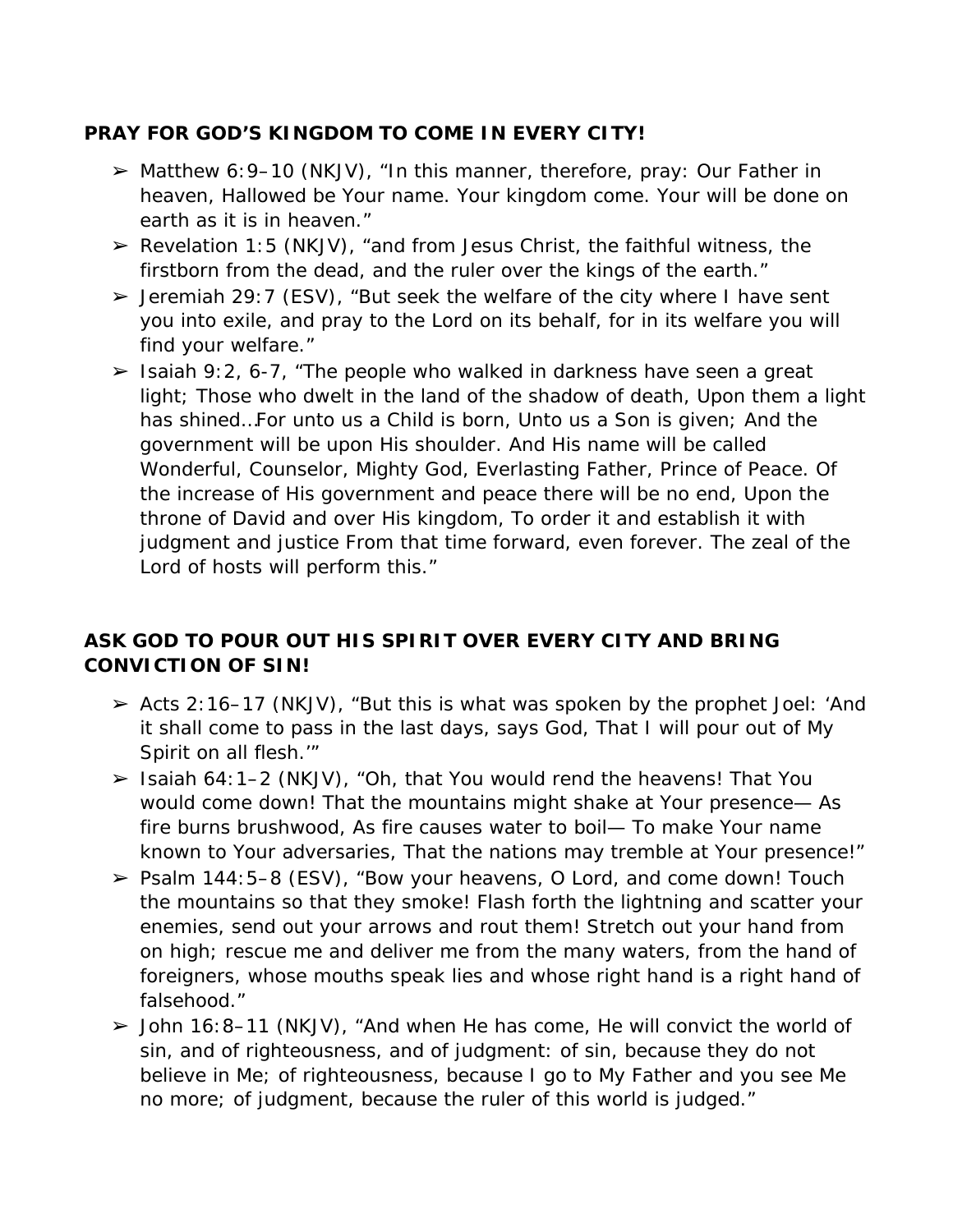### **ASK THE FATHER TO GIVE HIS SON THE NATIONS AS HIS INHERITANCE!**

➢ Psalm 2:6–8 (NKJV), "Yet I have set My King On My holy hill of Zion. I will declare the decree: The Lord has said to Me, 'You are My Son, Today I have begotten You. Ask of Me, and I will give You The nations for Your inheritance, And the ends of the earth for Your possession.'"

#### **ASK GOD TO SEND FORTH LABORERS INTO THE HARVEST FIELDS!**

 $\triangleright$  Matthew 9:35–38 (NKJV), "Then Jesus went about all the cities and villages, teaching in their synagogues, preaching the gospel of the kingdom, and healing every sickness and every disease among the people. But when He saw the multitudes, He was moved with compassion for them, because they were weary and scattered, like sheep having no shepherd. Then He said to His disciples, "The harvest truly *is* plentiful, but the laborers *are* few. Therefore pray to the Lord of the harvest to send out laborers into His harvest."

#### **ASK GOD TO OPEN A DOOR FOR THE GOSPEL IN EVERY CITY!**

 $\geq$  Colossians 4:2–4 (ESV), "Continue steadfastly in prayer, being watchful in it with thanksgiving. At the same time, pray also for us, that God may open to us a door for the word, to declare the mystery of Christ, on account of which I am in prison—that I may make it clear, which is how I ought to speak."

#### **ASK GOD TO REMOVE THE BLINDNESS OVER THE MINDS OF UNBELIEVERS.**

 $\geq$  2 Corinthians 4:4 (ESV), "In their case the god of this world has blinded the minds of the unbelievers, to keep them from seeing the light of the gospel of the glory of Christ, who is the image of God."

### **ASK JESUS TO BIND THE PRINCIPALITIES AND POWERS OF DARKNESS.**

➢ Matthew 18:18–20 (NKJV), "Assuredly, I say to you, whatever you bind on earth will be bound in heaven, and whatever you loose on earth will be loosed in heaven. "Again I say to you that if two of you agree on earth concerning anything that they ask, it will be done for them by My Father in heaven. For where two or three are gathered together in My name, I am there in the midst of them."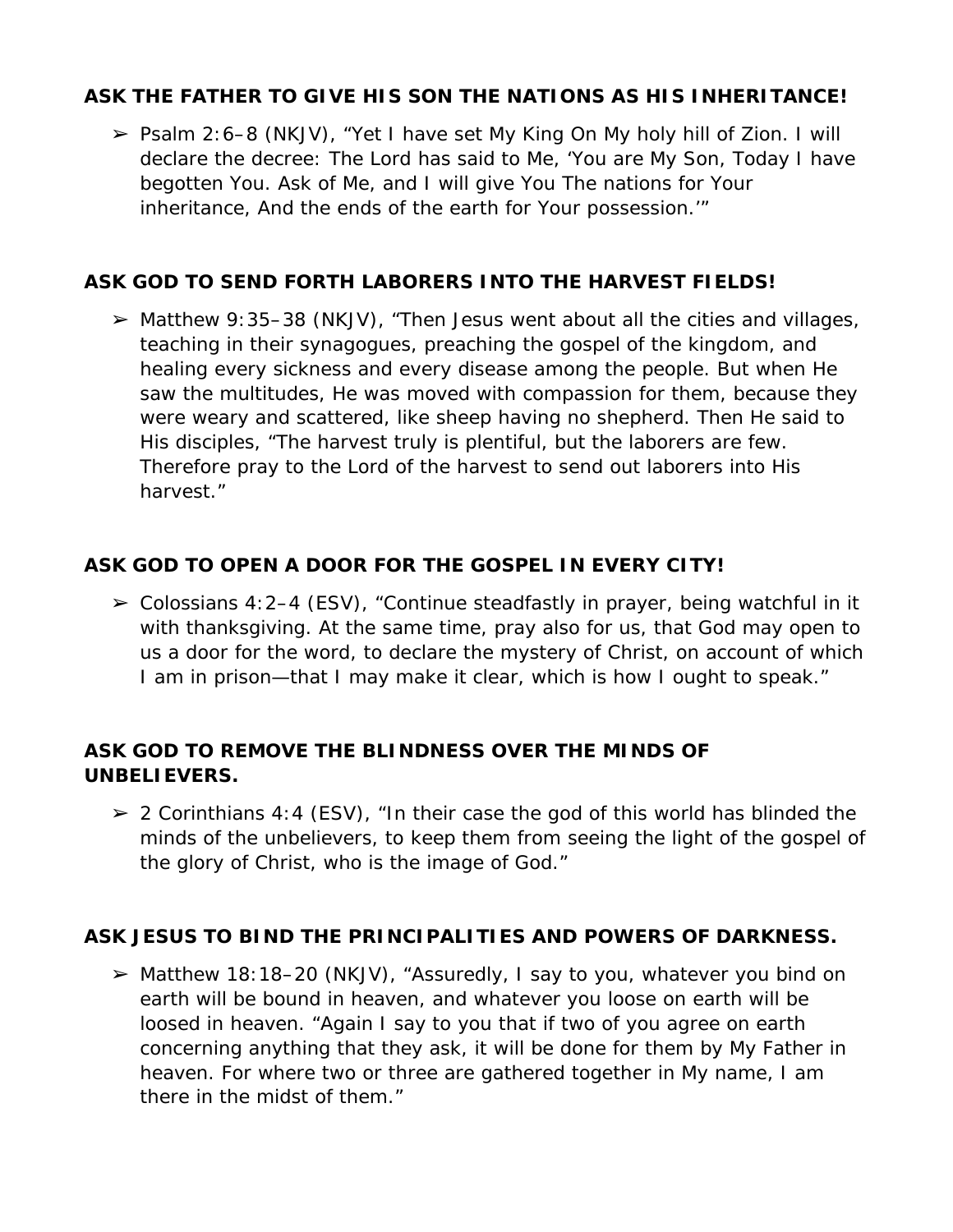- ➢ Matthew 12:28–29 (NKJV), "But if I cast out demons by the Spirit of God, surely the kingdom of God has come upon you. Or how can one enter a strong man's house and plunder his goods, unless he first binds the strong man? And then he will plunder his house."
- $\geq 1$  John 3:8 (NKJV), "He who sins is of the devil, for the devil has sinned from the beginning. For this purpose the Son of God was manifested, that He might destroy the works of the devil."
- $\geq$  Colossians 2:15 (NKJV), "Having disarmed principalities and powers, He made a public spectacle of them, triumphing over them in it."
- $\geq$  Luke 10:19–20 (NKJV), "Behold, I give you the authority to trample on serpents and scorpions, and over all the power of the enemy, and nothing shall by any means hurt you. Nevertheless do not rejoice in this, that the spirits are subject to you, but rather rejoice because your names are written in heaven."

### **OVERCOMING HIGH LEVEL DARKNESS--EPHESIANS MODEL (Tom White)**

Writing to the saints in Ephesus, Paul warns: "we wrestle not against flesh and blood," but against supernatural forces of darkness. When the Apostle speaks of "powers, rulers, authorities," he is primarily referencing high-level satanic forces, but such forces also exert influence over human institutions. Such institutions (governments; social, financial, religious, educational organizations) are subject either to godly, or ungodly influence. In many cases, due to human frailty and vulnerability to sin and self-interest, the best intentions of institutions may be corrupted by demonic forces. Thus, at city, state and national levels, human culture infused with idolatry becomes the landscape of high-level spiritual warfare.

I believe there are clear biblical protocols for engaging this warfare. Ephesians 3:10 describes the church demonstrating a *supernatural unity rooted in humility*. *As believers walk and work together in love, and engage in prayer, worship and collaborative witness, the light of God's truth exposes and weakens the deceptive and destructive power of the enemy. Wherever we serve, in whatever role, we are called to walk in the reality of the kingdom of God.* The components of corporate unity, victory over the enemy, and collaborative harvest are clearly revealed in Ephesians.

Before a localized "city church" can hope to stand victoriously against darkness, the following components must be operative in some measure: (*These components are foundational and essential for the church to stand against and overcome satanic influence over a community. To attempt to war against these forces without building this foundation is foolish,*